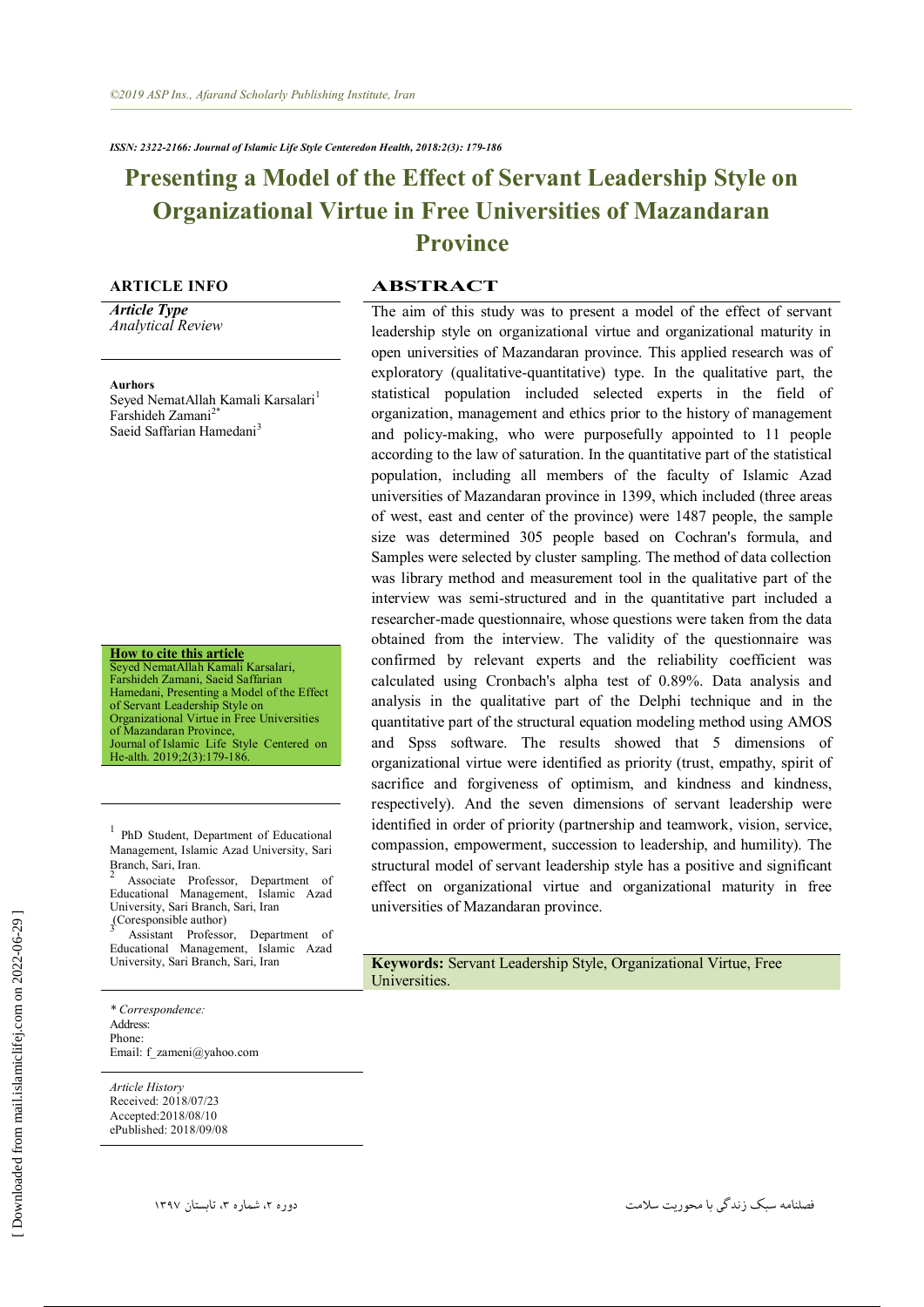**ارائه مذل تأثیز سبک رهبزی خذمتگشاربز فضیلت سبسمبنی در دانطگبههبی آساد استبن مبسنذران**

سید نعمتالله کمال<sub>ی</sub> کارسالاری <sup>'</sup>؛ **،** دانشجوی دکتری، گروه مدیریت آموزشی، دانشگاه آزاد اسلامی واحد سارى، ساري، ايران **2 فزضیذه ضبمنی \*** دانشیار، گروه مدیریت آموزشی، دانشگاه آزاد اسلامی واحد ساري، ساري، ايران. (نويسنده مسئول) **سعیذ صفبریبن همذانی 3** استادیار، گروه مدیریت آموزشی، دانشگاه آزاد اسلامی واحد ساری، ساری، ایران.

# **چکیذه**

هدف پژوهش حاضر ارائه مدل تأثیر سبک رهبری خدمتگزار بر فضیلت سازمانی و بالندگی سازمانی در دانشگاههای آزاد استان مازندران بود. این پژوهش کاربردی، از نوع آمیخته اکتشافی (کیفی- کمی) بود. در بخش کیفی جامعه آمآری شامل خبرگان منتخب حوزه سازمان، مدیریت و اخلاق مسبوق به سابقه مدیریت و سیاستگذاری بودند که بهصورت هدفمند و بر اساس قانون اشباع به تعداد ۱۱ نفر تعیین شدند. دِرِ بخش کِمی جامعه آماری س<br>شامل کلیه اعضاء هیئتعلمی دانشگاههای آزاد اسلامی استان مازندران در سال ۱۳۹۹ که شامل (سه حوزه غرب، شرق و مرکز استان) به تعداد ۱۴۸۷ نفر بودند، حجم نمونه براساس فرمول کوکران ۳۰۵ نفر تعیین شد، و افرار نموْنه به روش نمونهگیری خوشهای انتخاب شدند. روش جمعآوری اطلاعات بهروش کتابخانهای، و ابزار اندازهگیری در بخش کیفی مصاحبه نیمه ساختاریافته و در بخش کمی شامل پرسشنامه محقق ساخته، که سؤالات آن برگرفته از دادههای حاصل از مصاحبه بود. روایی پرسشنامه توسط متخصصان و خبرگان مربوطه تایید شد و ضریب پایایی با استفاده از آزمون آلفای کرونباخ ۰/۸۹ صدم محاسبه شد. تجزیهوتحلیل دادهها در بخش کیفی از تکنیک دلفی و در بخش کمی از روش مدل،یابی معادلات ساختاری از نرمافزارهای AMOS و Spss استفاده شده است. نتایج نشان داد ۵ بعد فضیلت سازمانی به ترتیب الویت (اعتماد، همدرِّدی، روحیه فداکاری و گذشت خوشبینی، و خوشرویی و مهربانی،) شناسایی شد. و هفت بعد رهبری خدمتگزار به ترتیب الویت (مشارکت و کار تیمی، چشمانداز، خدمت رسانی، مهرورزی، توانمندسازی، جانشین پروری برای رهبری و تواضع و فروتنی) شناسایی شد. مدل ساختاری سبک رهبری خدمتگزار بر فضیلت سازمانی و بالندگی سازمانی در دانشگاههای آزاد استان مازندران تاثیر مثبت و معنی داری دارد.

**واژه های کلیدی**: سبک رهبری خدمتگزار، فضیلت سازمانی، دانشگاههای آزاد

**تبریخ دریبفت: 1397/05/01 تبریخ پذیزش: 1397/05/19**

# f\_zameni@yahoo.com **:مسئول نویسنذه**

**مقذمه** در عصر کنونی کاهش منابع سازمانی، افزایش انتظارات نقش و فشار ذی نفعان سازمان مسئلهساز شده است، و محیطی را در سازمانِ های فعلی ایجاد کرده که در آن رقابت بهجای همکاری و احساس تنش و استرس بجای احساس خوشنودی از کار پرورش مییابد؛ بنابراین واضح است که مدلهای سنتی رهبری دیگر پاسخ-گوی نیازها و الزامات متناسب با این دوره نیستند و نیاز به مدلّ– های جدید رهبری در سازمانها بیش از پیش احساس میشود. یکی از رویکردهای نوین رهبری که در دورِهِ حاضر و درِ برخورد با تغییر نیازهای افراد و سازمان راهگشاست، سبک رهبری خدمتگزار است. با تغییر و تحولاتی که در محیط کار روی داده است، مدلّهای سنتی رهبری دیگر پاسخگوی نیازها و الزامات عصر و دوره حاضر نیستند و نیاز به مدلّهای جدید رهبری بیش از هر زمّان دیگری به چشم میخورد ِ تاکنون مدلها و تئوریهای متفاوتی از رهبری ارائه شُده است که در این میان تئوری رهبری خدمتگزار از جمله تئوریهایی به شمار میرود که میتواند برای مدیران و رهبران سازمانها کمک بزرگی جهت حل مشکلاتی که سازمانها با آن روبرو هستند، باشد و راهحلهای مناسبی ارائه زّس.

تُوجّه به موضوع رهبری خُدّمتگزار در سال های اخیرِ، افزایش پیدا کرده است و انواع سازمانهای تجاری، غیرانتفاعی، آموزشی و نیز سازمانِ های دولتی برای اداره سازمان خود اصول رهبری خدمتگزار را مورد استفاده قرار دادهاند. ضرورت توجه به منافع عمومی در مدیریت ایجاب میکند که مدیران در فراگردها و رفتارهای روزمره خود، نوعی جهت گیری عمومی داشته باشند. و این امر بر ضرورتِ توجه به الگوی رهبری خدمتگزار افزوده است. رهبری خدمتگزار بر فلسفه خدمت رسانی استوار شده است و رهبران خدمتگزار، توانمندسازی، اعتماد مقابل، روحیه همکاری، رفتارهای فرانقشی (رفتار شهروندی سازمانی)، اِستفاده اخلاقی و ارزش خدمت<code>رسانی</code> به پیروان را به هر چیز دیگری در سازمان ترجیح میدهند (۱).

فضیلت سازمآنی ویژگی@ای اخلاقی سازمان است که میتواند در صفات شخصیتی افراد ًسازمان نمود پیدا کند. بنابراین، فضیلت سازمانی صفات اخلاقی است که از تجمع ادراکی یک نوع رفتار در زندگی آموخته میشود. فضیلت سازمآنی باید در سطح سازمان عملیاتی شود و در ارزشهای آرمان سازمانها آشکار گردد (۲). ت.<br>فضیلت اشاره به شایستگیّهای اخلاقی فطری دارد (۳). که از طریق فعالیتّهای انسانی منجر به بهبود اخلاق اجتماعی میشود. مسلماً فضیلت با موجودات انسانی مرتبط است. (۴)، رشد و شکوفایی ویژگیّهای اخلاقی انسانی، تعهد انسانی (۴) هرگونه اقدام یا کنش بدون دخالت عامل انسانی بی،معناست. دوم اینکه فضیلت دربرگیرنده شایستگیهای اخلاقی میباشد بهطور کلی محققان و اندیشمندان بر این که فضیلت سازمانی باید به یِکی از موضوعات تحقیقاتی باشد تأکید میورزند. زیرا شالوده ان اخلاق است و بزرگترین معضل عصر ما هم اخلاق و رعایت اصول اخلاقی است طی چندین دهه اخیر سازمان های دولتی به شیوههای مختلفی نظیر تدوین منشور اخلاقیات، قوانین و استانداردهای رفتارٍ، اموزش اخلاقیات، مدیریت اخلاق، تصمیمگیری اخلاقی، فرهنگ و جو اخلاق و زیرساخت اخلاق در پی گسترش اخلاقیمداری و فضیلت محوری بودهاند و در این راستا متحمل اتلاف زمان و هزینه بسیاری نیز شدهاند.

پژوهشی توسط دانایی فرد و بیوکی (۵) تحت عنوان تبیین تاثیر ابعاد فضیلت سازمانی بر عملکرد کارکنان مراکز بهداشت انجام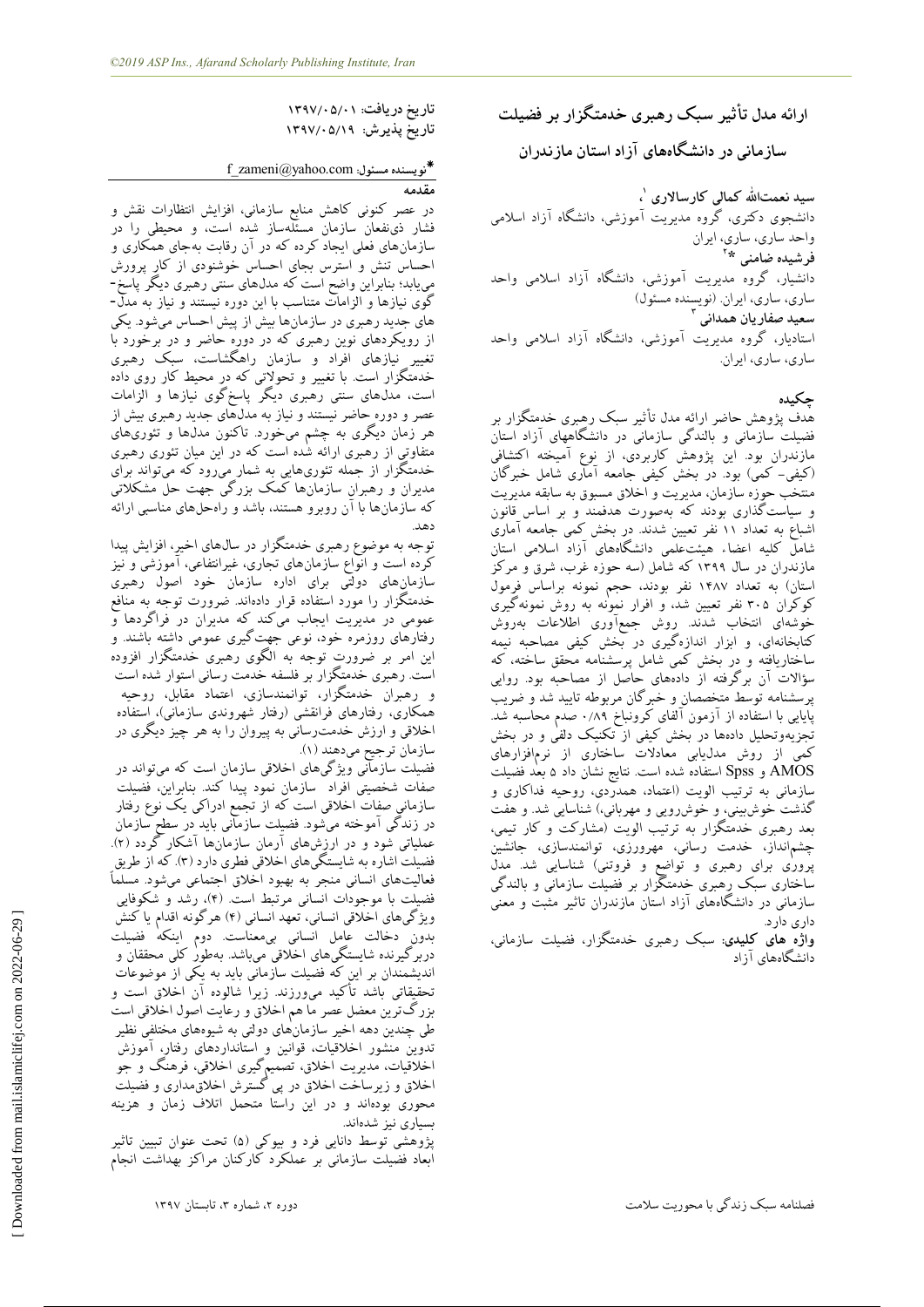گرفت، نتایج نشان داد که فضیلت سازمانی اثر مثبت و معنیداری بر عملکرد کارکنان مراکز بهداشت ارومیه دارد. همچنین، ابعاد فضیلت سازمانی (خوش،بینی، اعتماد، شفقت، صداقت و<sup>'</sup>بخشش) اثر بارزی بر عملکرد کارکنان مراکز بهداشت ارومیه دارند. نتایج این تحقیق حاکی از آن بود که ابعاد فضیلت سازمانی عوامل پیشبییتی-کننده مناسبی برای عملکرد کارکنان هستند، بهبود فضیلت سازمانی موجب میشود که افراد در سازمان مسئولیتپذیرتر باشند و عملکرد آنها در سازمان بهبود یابد. پژوهشی که توسط ابراهیمپور و خلیلی (۶) تحت عنوان نقش واسطهای فضیلت سازمانی در رابطه بین رهبری اخلاقی با عملکرد سازمانی مدیران، انجام گرفت، محققان اظهار داشتند که مدیران در سازمان از لحاظ اشاعه فرهنگ، اخلاقیات و فضایل سازمانی نقش مهمی را دارا هستند. رهبری اخلاقی مدیران از طریق فضیلت سازمانی میتواند بر عملکرد سازمانی موثر باشد، زیرا هم سبک رهبری اخلاقی و هم فضیلت سازمانی بر عملکرد سازمانی موثر است، لذا به نظر می رسد فضیلت سازمانی اثرات رهبری اخلاقی بر عملکرد سازمانی را تقویت میکند و میتواند تاثیر بیشتری بر عملکرد سازمانی داشته باشد.

پژوهشی توسط بهزادی و نعامی (۷) تحت عنوان بررسی تاثیر رهبری اصیل بر فضیلت سازمانی (مورد مطالعه: اداره کل راه و شهرسازی استان کرمان) انجام گرفت، نتایج نشان داد رهبری اصیل و ابعاد آن، رابطه مثبت و معناداری با فضیلت سازمانی داشتند. از میان ابعاد رهبری اصیل، به ترتیب پردازش متوازن، خودآگاهی، چشمانداز اخلاقی درونی و شفافیت ارتباطی، بیشترین همبستگی را با فضٰیلت سازمانی داشتند. همچنین، ابعاد رهبری اصیل، پیش بینی-کننده معنادار فضیلت سازمانی بودند. پژوهشی توسط امینی خیابانی (٨) تحت عنوان تاثیر رهبری اخلاقی مدیران مدارس بر فضیلت سازمانی معلمان با میانجیگری اعتماد و تعهدسازمانی، انجام گرفت، نتایج گویای آن بود که سبک رهبری اخلاقی با فضیلت سازمانی رابطهٔ معناداری دارد؛ این رابطه بهویژه هنگامیکه متغیرهای میانجی اعتماد سازمانی و تعهدسازمانی وارد معادله میشوند، از استحکام بیشتری برخوردار است. به بیان دیگر میتوان گفت که اعتماد سازمانی و تعهّد سازمانی، شدّت تأثیر ر<br>میری اخلاقی را بر فضیلت سازمانی افزایش میدهند.

پژوهشی توسط تابلی و همکاران (۹) تحت عنوان تأثیر رهبری خدمتگزار بر نتایج عملکرد کارکنان نگرشی و رفتاری، انجام گرفت، یافتههای برجسته به شرح زیر است: رهبری خدمتگزار رابطه منفی با قصد کاری دارد؛ آیمنی روانی، رابطهٔ بین رهبری خدمتگزار و ایمنی روانی را متمایز میکند؛ و تمرکز نظارتی، ارتباط بین رهبری خدمتگزار و ایمنی روانی را تعدیل میکند. یافتهها در تقویت ادبیات در مورد رهبری خدمتگزار قابل توجه است. علاوه بر این، مفاهیم نظری و عملی مورد بحث قرار گرفته است. پژوهشی که توسط فتمنار (۱۰) تحت عنوان رهبری متعالی برای یک سازمان بافضیلت: رویکرد هند، انجام گرفت، محقق اظْهار داشت که سازمانهای امروزی با بحرانهایّ ناشی از بحران رهبری و بحران سازمانی بعدی مواجه هستند که در آن رهبران با نوعی فشار جنگی شدید مواجه هستند تا فراتر از معیارهای بسیار رقابتی بروند، با این حال با عدم قطعیت ثابت مواجه هستند. سازمانها در جستجوی رهبران تجاری هستند که بتوانند از حاشیه سود بالاتری برخوردار شوند و رشد پایدار را به سهامداران بیافزایند و تعامل معنیدار را برای نیروی کار چند نسلی که تقاضای شدید قرن ۲۱ است، به ارمغان بیاورد. اقتصاد دانش جهانی شاهد ادغام، اکتساب، اتحادهای استراتژیک، همکاریهای چند ملیتی در یک طرف و فروپاشی اقتصادی، بحران مالی و اخراجهای عظیم و غیره است که تاثیر مخربی بر روحیه کارکنان در طرف دیگرٰ دارد.

چارلز (٣) تحقیقی با عنوان «تنوع فضایل از طریق تصورات اخلاقی: یک تحقیق کیفی در مورد فضایل سازمانی در ترکیه» انجام دادند. یافتهها نشان داد چگونه سازمانهای اسلامی اخلاق کسب و کار خود را از طریق مجموعهای از فضائل توسعه می-دهند. یک گزارش تجربی از طیف وسیعی از فضائل در زمینههای سازمانی است که به عنوان یک نتیجه ترکیبی از فضیلت / زیبایی-شناسی اسلامی و سرمایهداری نولیبرالی در ترکیه معاصر آشکار شده است. سهم تئوری در ادبیات اخلاق کسبوکار از طریق پدیدهشناسی فضایل است که بینش منحصر به فرد در مورد شکل-.<br>های مختلف تخیل اخلاقی در ترکیه معاصر که در آن اسلام و سرمایهداری نئولیبرالی همگام با هم هستند وِجود دارد. پژوهشی توسط دائسون (۴) تحت عنوان رهبری خدمتگزار، امید و فضیلت سازمانی: چارچوبی که تاثیرات رفتارهای مثبت میکرو و ماکرو و عملکرد را دنبال میکند، انجام گرفت، در این تحقیق چارچوبی برای پیوند رهبری خدمتگزار با زمینه روانشناسی مثبت ارائه شده است. در چارچوب، رهبری خدمتگزار، رفتارهای مثبت و منفی در افراد، گروهها / تیمها و سازمانها را تسهیل میکند. فضیلت امید و سازمانی به عنوان نمونههایی از رفتارهای مثبت و منفی که ممکن است توسط رهبری خدمتگزار بهینهسازی شود، استفاده می-شود. این تحقیق چارچوب و ساختارهای آن را شرح میدهد، گزارههای قابل آزمون را توسعه میدهد و فرصتهایی برای برنامههای تحقیقاتی فراهم مِیکند.

بنابراین، مطلوب است دانْشگاهها در راستای بالندگی همه جانبه اعضای هیأت علمی خود، گامهای اساسی برداشته و بهگونهای برِنامهریزی شده، رَشد وَ ارتقایٰ همه جانبه اعضای هیأت علمی خُود را فراهم آورند. بنابر موارد پیش گفته مسئله تحقیق؛ عدم توجه به «سبک رهبری خدمتگزار» و «فضیلت سازمانی» را در سازمان های امروزی نشان میّدهد. محیطهای آموزشی نیز از این قاعده مستثنی نبوده، باتوجِه به گستردگی نظام آموزش عالی در هر شهر و شهرستانی از کشور، شاهد پراکندگُی زیاد دانشگاهها و موسسات آموزش عالی در کشور هستیم. بدون شک؛ این سازمانها بایستی با بکارگیری سبک رهبری مناسب و فضیلت سازمانی را .<br>ارتقاء دهند. دانشگاهها و موسسات آموزش عالی با اجرایی نمودن «سبک رهبری خدمتگزار» در سطح سازمان خود؛ میتوانند یک محیط سالم را برای کارکنان و دانشجویان فراهم بیاورند که این امر موجبات فضیلت سازمانی در محیط دانشگاه را فراهم میآورد و هم میّتوانند به عنوان الگوئی برای سازمانهای دیگر برٰای توجه به این سبک از رهبری خدمتگزار باشند. با توجه به اهمیت موضوع «سبک رهبری خدمتگزار» و «فضیلت سازمانی» تحقیق حاضر در صدد پاسخگویی به این سوال است، که ً مدل مبتنی بُر تأثیر رهبری خدمتگذار بر فضیلت سازمانی در دانشگاه آزاد چگونه است؟

در این راستا سؤالّهای پژوهش به این شرح بوده است ابعاد فضیلت سازمانی در دانشگاههای آزاد استان مازندران، کدامند؟ و اولویت-بندی آنها چگونه است؟ ابعاد سبک رهبری خدمتگزار در دانشگاههای آزاد استان مازندران، کدامند؟ و اولویتبندی آنها چگونه اِست؟ تاثیر سبک رهبری خدمتگزار بر فضیلت سازمانی دُر دانشگاههاى آزاد استان مازندران، چگونه است؟ مدل تأثیر سبک رهبری خدمتگزار بر فضیلت سازمانی در دانشگاههای آزاد، چگونه است؟

# **مواد و روش هب**

اینِ پژوهش از نظر هدف، تحقیقِ کاربردیِ است. روش تحقیق ترکیبی و طرح تحقیق نیز از نوع آمیخته اکتشافی (کیفی– کمی) است. جامعه آماری در بخش کیفی شامل خبرگان منتخب (صاحبنظران حوزه سازمان، مدیریت و اخلاق در دانشگاههای

\_\_\_\_\_\_\_\_\_\_\_\_\_\_\_\_\_\_\_\_\_\_\_\_\_\_\_\_\_\_\_\_\_

 $\frac{1}{2}$ - Applied Res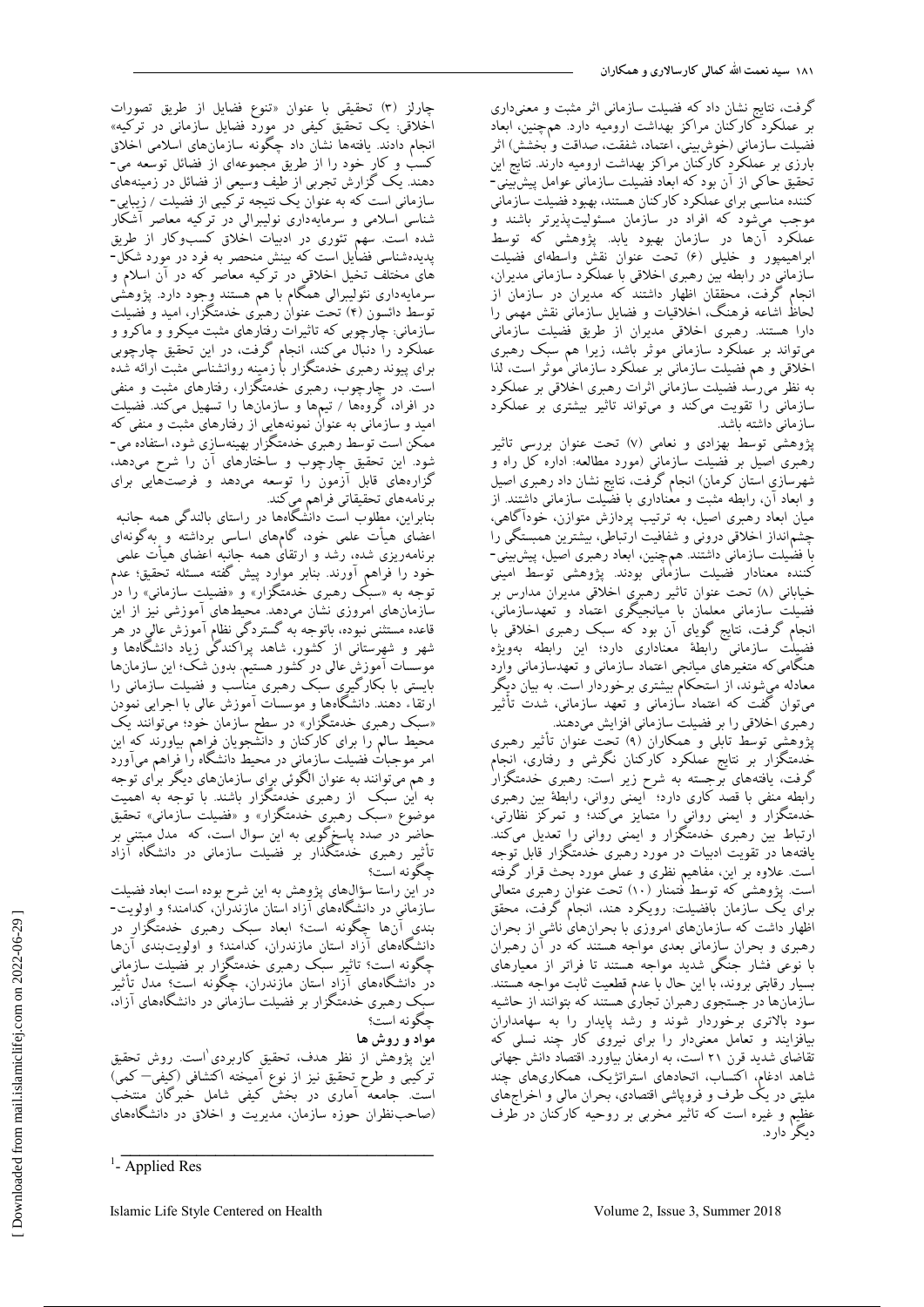آزاد استان مازندران) میباشد. و در بخش کمی شامل کلیه اعضاء هیئت علمی دانشگاه آزاد اسلامی در ۱۴ واحد دانشگاهی این دانشگاه در استان مازندران در سال ۱۳۹۹ به تعداد ۱۴۸۷ نفر (۳۲۸ نفر زن و ۱۱۵۹ مرد) می $باشد. حجم نمونه در بخش کیفی$ با در نظر گرفتن قانون اشباع به تعداد ۲۰ نفر تعیین شد و از روش<br>ا يُمونه گیری هدفمند "نمونههای حاوی اطلاعات غُنی" استفاده شد، ب -ر -ــر<br>نمونهگیری هدفمند "نمونههای حاوی اطلاعات غنی" استفاده شد،<br>که پژوهشگر از طیف افراد بالقوه برای مشاهده، کسانی را انتخاب کرد، که بتوانند در فرآیند گردآوری، خزانه دادههای مورد نیاز را غنی نمایند. اما در بخش کمی حجم نمونه با استفاده از فرمول کوکران تعداد ۳۰۵ نفر تعیین شد، که از روش نمونهگیری خوشه-ای استفاده شد و سه حوزه غرب، شرق و مرکز استان مازندران به عنوان خوشهها دِر نظر گرفته ً شدند، و افراد نمونه که شامل هیئت علمی دانشگاههای آزاد اسلامی در۱۴ واحد دانشگاهی در استان مازندران بودند، در این خوشهها جایگزین شدند. برای جمع-آوری دادهها از روش کتابخانهای و میدانی استفاده شده است. ابزار اندازهگیری در این پژوهش در بخش کیفی مصاحبه به وسیله پرسشنامه نیمه ساختاریافته در تکنیک دلفی و در بخش کمی استفاده از تکمیل پرسشنامهها بین نمونههای انتخاب شده از بین اعضای جامعه هدف بوده است. علت انتخاب این روش به عنوان یک روش جمعآوری اطلاعات، اقتضای هدف پژوهش و لزوم کسب اطلاعات معتبر بود. روایی پرسشنامه توسط متخصصان و یا خبرگان مربوطه تایید شد و پایایی با استفاده از ضریب پایایی (آلفای کرونباخ) ۰/۸۹ صدم محاسبه شد. تجزیه و تحلیل دادهها در بخش کیفی از تکنیک دلفی و در بخش کمی از روش مدل،یابی معادلات ساختاری و نرمافزارهای AMOS و Spss استفاده شُدّه است.

#### **یبفتههب**

در بخش توصیفی نتایج نشان داده است بیشترین فراوانی مربوط به کارشناسی با (۵۱/۸۱ درصد) و کمترین فراوانی مربوط به دکترا (۱۸/۶۸ درصد) میباشد. ۶۵/۲۴ درصد از شرکت کننده مرد و ۳۴/۷۶ درصد نیز زن بودند. بیشترین فراوانی مربوط به بازه سنی ۴۱-۳۶ سال میباشد که ۳۰/۵۰ درصد از کل میباشد. بیشترین فراوانی مربوط به بازه سابقه کاری ۲۰–۱۱ سال میباشد کَه 45/90 زضصس اظ کل هیثبضس.

جهت بررسی نرمال بودن متغیرهای موجود در پژوهش از آزمون کولموگروف اسمیرِنوف استفاده گردید که نتایج نشان داده است سطح معناداری رهبری خدمتگزار و فضیلت سازمانی بیشتر از 0٪0 محاسبِه شده و طَبق فرضیات آزمون کولموگروف فقط توزیع دادههای رهبری خدمتگزار و فضیلت سازمانی از توزیع آماری نرمال پیروی میکند. لذا اگر دادهها دارای توزیع نرمال باشند امکان استفاده از آزمون پارمتریک وجود دارد. پس از تدوین نظری مدل برای تبیین پدیده مورد پژوهش و اندازه-گیری متغیرهای پنهان تعریف شده، لازم است تا به بحث برأوردمدل و تحلیل شاخصهای کلی و جزئی مدل پرداخت، تا

مشِخص شود که آیا دادههای تجربی در مجموع حمایتکنندهی الگوی نظری تدوین شده هستند یا خَیر. وجود آجزای متعدد در مدل تدوین شده، پژوهشگران را به این قسمت سوق داد که قبل از آنکه مدل تدوین شده در همان گام اول مورد برآورد و آزمون قرار گیرد در ابتدا مدلّهای اندازهگیٰری حاضر در مدل برآورد و آزمون شوند. میتوان گفت بررسی روابط ساختاری بین متغیرهای پنهان هنگامی منطقیتر و با معناتر تفسیر میشود که اندازهگیری سازههای پنهان با توجه به معیارهای علمی قابل قبول باشند. وجود شاخصهای با ارزش کلی ضعیف برای هر یک ازمدل اندازهگیری به معنای آن است که ورود آن مدل اندازهگیری به الگوی معادله ساختاری ٰمی تواند پژوهشگر را در تحلیل روابط ساختاری بین

\_\_\_\_\_\_\_\_\_\_\_\_\_\_\_\_\_\_\_\_\_\_\_\_\_\_\_\_\_\_\_\_\_

متغیرهای پنهان با اشتباه مواجه سازد (۱۱). به عبارتی دیگر مهم-ترین مرحله در تجزیهوتحلیل آماری الگوی معادله ساختاری ارزیابی برازش مدل به دادهها است. پیش از انجام هرگونه روابط علی میان سازهها، لازم است برازش مدل به دادهها تایید گردد.

<sup>&</sup>lt;sup>1</sup>- Strcucual Equation Model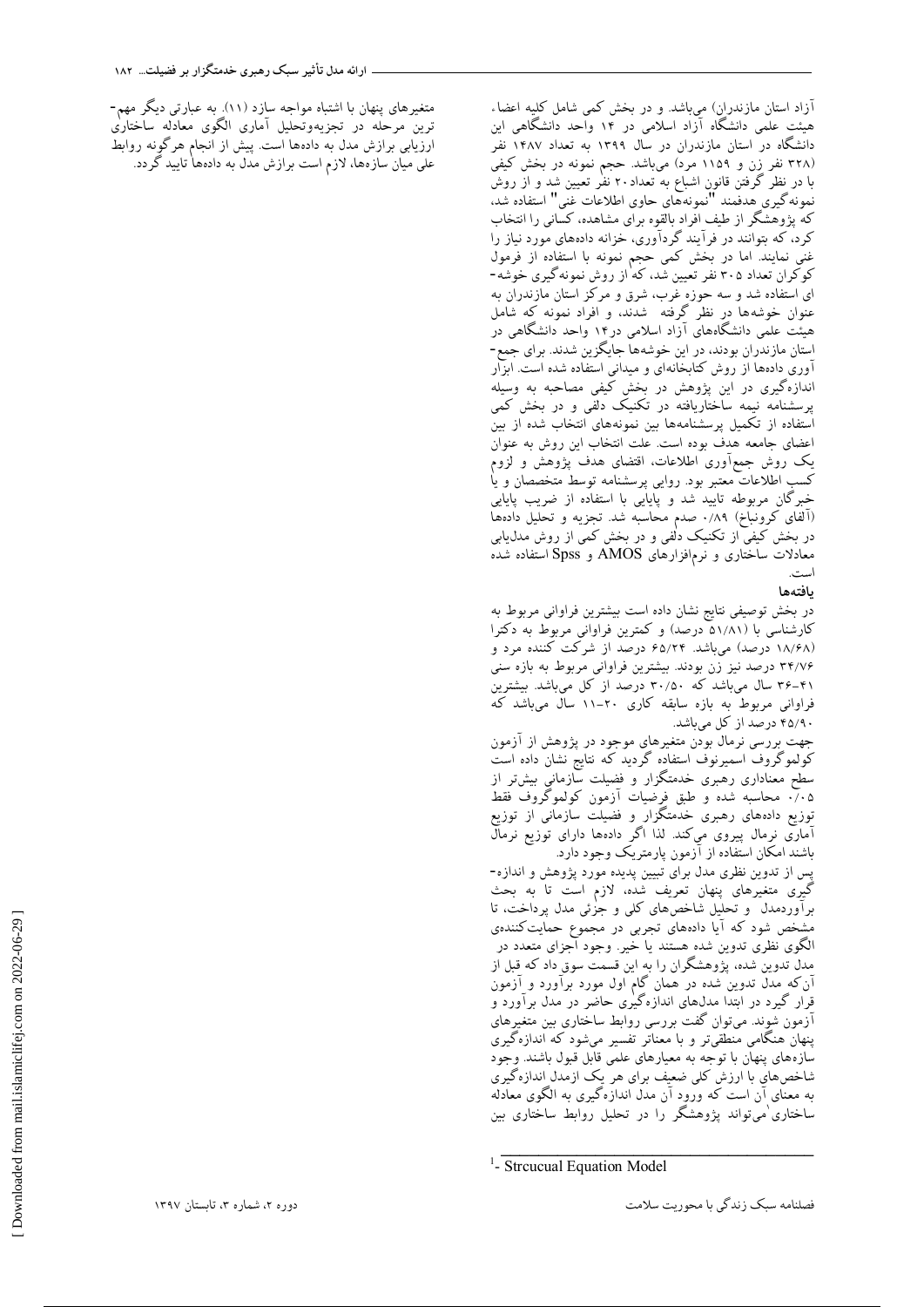| <b>ASV</b>      | <b>MSV</b>           | CR                                    | <b>AVE</b>                  | همبستگی سوال با<br>نمرہ کل   | پایائی                         | اىعاد                           |                    |
|-----------------|----------------------|---------------------------------------|-----------------------------|------------------------------|--------------------------------|---------------------------------|--------------------|
| $\cdot/\cdot$ ۳ | $\cdot/\cdot\cdot$ ۴ | $.797\Lambda$                         | .7097                       | $\cdot$ /0 $\wedge$          | $\cdot$ /VV $\cdot$            | خدمت رساني                      |                    |
| $\cdot/\cdot$ ۲ | $\cdot/\cdot$ ۴      | $\cdot$ / $\wedge \wedge \wedge$      | $\cdot$ / $\circ$ \ $\cdot$ | $\cdot$ /V $\Delta$          | ۰/۷۶۵                          | تواضع و فروتني                  |                    |
| $\cdot/\cdot$ ۲ | $\cdot/\cdot$ ۴      | $\cdot/\wedge\cdot\cdot$              | $\cdot$ /00 $\Lambda$       | .799                         | $\cdot$ /VQ\                   | مهرورزي (عشق اجتماعي)           |                    |
| $\cdot/\cdot$ ۲ | $\cdot/\cdot$ ۴      | $\cdot$ / $\wedge\mathbf{r}$ $\wedge$ | $\cdot/\Delta\Lambda$       | $\cdot$ /۴۵                  | $\cdot/\Delta V \cdot$         | چشم انداز(بینش)                 | سبک رهبري خدمتگزار |
| $\cdot/\cdot$ ۲ | $\cdot/\cdot$ ۴      | $\cdot/\Lambda$ \ $\epsilon$          | .705.                       | $\cdot$ /۶۱                  | $\cdot/\Lambda\setminus\Delta$ | توانمندسازي                     |                    |
| $\cdot/\cdot$ ۳ | $\cdot/\cdot\cdot$ ۴ | $\cdot$ /91V                          | $\cdot$ / $\sim$ 0 $\tau$   | $\cdot$ /۶ $\wedge$          | $\cdot$ /V&9                   | مشارکت و کار تیمی               |                    |
| $\cdot/\cdot$ ۲ | $\cdot/\cdot$ ۴      | $\cdot/\vee\cdot\cdot$                | $\cdot$ /011                | $\cdot$ / $\hat{z}$ $\wedge$ | $\cdot$ VAA                    | جانشین پروری برای رهب <u>ری</u> |                    |
| $\cdot/\cdot$ ۳ | $\cdot/\cdot\cdot$ ۴ | $\cdot$ /01V                          | $\cdot$ /90 $\cdot$         | .799                         | $\cdot$ VY $\cdot$             | خوشبینی (مثبت نگری)             |                    |
| $\cdot/\cdot$ ۳ | $\cdot/\cdot\cdot$ ۴ | $\cdot$ /91V                          | .7007                       | $\cdot$ /V $\wedge$          | $\cdot$ VV $\cdot$             | اعتماد                          |                    |
| $\cdot/\cdot$ ۲ | $\cdot/\cdot\cdot$ ۴ | $\cdot/\vee\cdot\cdot$                | $\cdot$ /۵۸ $\cdot$         | $\cdot$ / $\vee$ $\cdot$     | $\cdot$ $\vee$ $\circ$         | همدر دي (شفقت)                  |                    |
| $\cdot/\cdot$ ۳ | $\cdot/\cdot\cdot$ ۴ | $\cdot$ /۴۱۷                          | .7088                       | $\cdot$ / $\circ$ 9          | $\cdot \wedge \cdot \wedge$    | <u>خوشرویی و مهربانی</u>        | فضيلت ساز ماني     |
| $\cdot/\cdot$ ۲ | $\cdot$ / $\cdot$ ۴  | $\cdot$ / $\wedge\tau$ $\wedge$       | $\cdot$ /VV $\cdot$         | $\cdot$ /۶ $\wedge$          | $\cdot$ $\Lambda$ V $\cdot$    | روحیه فداکاری و گذشت            |                    |

جدول ۱. خلاصه تحلیل پاپایی، روایی همگرا بر اساس مدل نهایی

تشخیصی و واگرای مؤلفهها است. این یافتهها نشان میدهد که هر یک از عوامل، هدف پرسشنامه را برآورد میکند (روایی هم-گرا) و همچنین نتایج حاکی از این است که خرده مقیاسها چنان همبستگی بالایی ندآرند که همه آنها تبدیل به یک سازه شوند و لذا مؤلفهِها تکراری نیستند همچنین همان $d$ ور که مشخصههای برازندگی جدول نشان میدهد دادههای این پژوهش با ساختِار عاملی و زیربنای نظری تحقیق برازش مناسبی دارد و این بیانگر همسو بودن سوالات با سازههای نظری است. در جدول (٢)، نتایج حاصل از شاخص کا ام او و آزمون بارتلت

روی شاخصهای موجود و شناسایی شده برای متغیرهای مدل پژوهش را میتوان مشاهده کرد. <u>جدول ۲ نتایج آزمون (کا ام او) و بارتلت</u>

|                                                                                                                                                  |         | ازمون |                                                            | نتايج |
|--------------------------------------------------------------------------------------------------------------------------------------------------|---------|-------|------------------------------------------------------------|-------|
|                                                                                                                                                  |         |       | ضریب کفایت نمونه گیری (کا ام او) معهد .                    |       |
|                                                                                                                                                  |         |       |                                                            |       |
| تأثیر سبک رهبری خدمتگزار بر فضیلت سازمانی و بالندگی سازمانی در دانشگاه آزمون کرویت <mark>کای اسکوئر ۴۴۶۷۸۹.۰۵۸</mark><br>های آزاد استان مازندران | ىار تلت |       |                                                            |       |
|                                                                                                                                                  |         |       | سطح معناداری ۰.۰۰۱*                                        |       |
| براساس نتایج به دست آمده، شاخص (کا ام او) بزرگتر از ۰/۶ بوده                                                                                     |         |       | عاملی بود. سطح معنی داری ۰/۰۰۱ برای آزمون بارتلت نیز نشان- |       |

عاملی بود. سطح معنیداری ۰/۰۰۱ برای آزمون بارتلت نیز نشان-دهنده مناسب بودن متغیر پژوهش برای تحلیل عاملی بود.

براساس نتایج به دِستِ امده، شاخص (کا ام او) بزرگترِ از ۰٫۶ بوده و مقادیر تقریباً نزدیک به یک را نشان میدهد که حاکی از کفایت حجم نمونه بر اساس شاخصهای شناسایی شده برای تحلیل

نتایج جدول (۱) حاکی از این است که ضریب همبستگی سؤالات با نَمْره کل پرسشنامه بالاتر از ۰/۳ و پایائی هر سوال بیشتر از ۰/۲۰ گزارش شد، که نشان میدهد سؤالات در سنجش متغیرها از دقت کافی برخوردارند. علاوه بر این پایایی به روش آلفای کرونباخ بالاتر از ۰/۶۰ و پایایی مرکب نیز بیشتر از ۰/۷۰ گزارش شد که نشان میدهد همه عاملها نیز در تعیین سازه از دقت لازم برخوردارند. همچنین نتایج جدول (۱) نشان میدهد که برای هٰر بخش CR > (AVE) و AVE> 0.5 در نتیجِه مؤلفهِها از روایی همکرا برخوردارند علاوه بر این از آنجایی که برای هر مؤلفه<br>سودر ASV <AVE است که بیانگر روایی ASV < AVE

|                           | ضريب مسير                                                                                                                                                                      | مقدار t             | معناداري                                                        | وضعيت                                                                                                                                         |
|---------------------------|--------------------------------------------------------------------------------------------------------------------------------------------------------------------------------|---------------------|-----------------------------------------------------------------|-----------------------------------------------------------------------------------------------------------------------------------------------|
|                           | $\cdot \wedge \wedge$                                                                                                                                                          | 9.9.                |                                                                 | يذيرش                                                                                                                                         |
| --->خدمت رساني            | .09                                                                                                                                                                            | $11.0 \cdot$        |                                                                 | يذيرش                                                                                                                                         |
|                           | ۰۶۱                                                                                                                                                                            | $\Lambda \Lambda f$ |                                                                 | يذيرش                                                                                                                                         |
| --->مهرورزي (عشق اجتماعي) | .00                                                                                                                                                                            | 9.19                | **<br>المتحرم                                                   | يذيرش                                                                                                                                         |
| --->چشم انداز(بينش)       | ۵۸ ۰                                                                                                                                                                           | $\wedge$ . $\wedge$ | **<br>المتحرم                                                   | يذيرش                                                                                                                                         |
| --->توانمندسازي           | .07                                                                                                                                                                            | $\cdot$ .9.         | **<br>المتمرية                                                  | يذيرش                                                                                                                                         |
|                           | .60                                                                                                                                                                            | $\Lambda.95$        | **<br>$\sim 100$ km s $^{-1}$                                   | يذيرش                                                                                                                                         |
|                           | .01                                                                                                                                                                            | $9. \Lambda \Delta$ |                                                                 | يذيرش                                                                                                                                         |
|                           | .60                                                                                                                                                                            | 15.19               |                                                                 | يذيرش                                                                                                                                         |
| --->اعتماد                | .00                                                                                                                                                                            | 15.71               | **<br>لمتحربة                                                   | يذيرش                                                                                                                                         |
| --->همدر دى (شفقت)        | $. \Delta \Lambda$                                                                                                                                                             | 11.19               | **<br>لأعاجزه                                                   | يذيرش                                                                                                                                         |
|                           | ۵۶ ۰                                                                                                                                                                           | V.A9                |                                                                 | يذيرش                                                                                                                                         |
| --->روحيه فداكاري و گذشت  | $\cdot$ VV                                                                                                                                                                     | 15.19               | $\cdot \cdot \cdot r^{**}$                                      | يذيرش                                                                                                                                         |
|                           | سبک رهبری خدمتگزار -← فضیلت سازمانی<br>--->تواضع و فروتني<br>--->مشاركت وكار تيمي<br>--->جانشین پروری برای رهبری<br>--->خوشبيني (مثبت نگري)<br><u>---&gt;خوشرویی و مهربانی</u> |                     | جدول۳. ضرایب مسیر مورد مطالعه و معنی داری پارامترهای برآورد شده | $\cdot \cdot \cdot$<br>$\cdot \cdot \cdot$<br>$\cdot \cdot \cdot^{\ast\ast}$<br>$\cdot \cdot \cdot r^{\sqrt{2}}$<br>$\cdot \cdot \cdot \cdot$ |

همچنین معیارِ GFI که نشان۵هنده اندازهای از مقدار نسبی واریّانسّ ها وَ کواریانس ها می باشد که توسط مدل تبیین می-شود برای این مدلها بالای ۰/۹ است. مقدار ریشه دوم

میانگین مجذور پسهاندها یعنی تفاوت بین عناصر ماتریس مشاهده شده در گروه نمونه و عناصر ماتریسهای براورد یا پیش بینی شده در این پژوهش نشان از تبیین مناسب

فصلنامهِ سبک زندگی با محوریت سلامت ، مستخدمت مستخدمت می باشد ، وزیره ۲، شماره ۳، تابستان ۱۳۹۷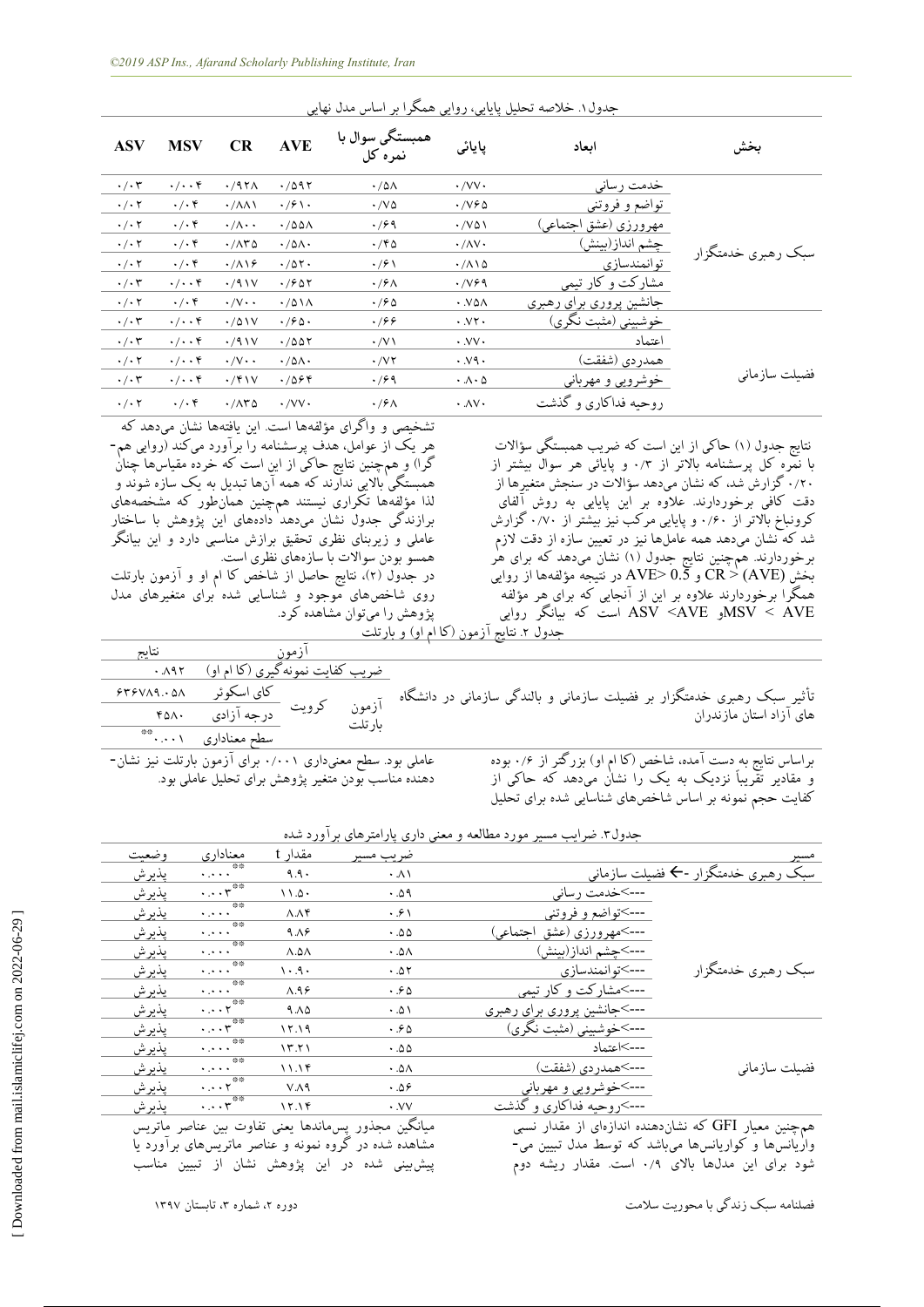جدول۴ شاخصهای نیکویی برازش مدل تائید عاملی بر اساس مدل اصلی

|                      |        | مقدار                               |                                           |        |  |
|----------------------|--------|-------------------------------------|-------------------------------------------|--------|--|
| شاخص                 |        | كسب<br>شده                          | مقدار قابل قبول                           | و ضعیت |  |
| GFI (نیکویی برازش)   |        | $\cdot$ /9٢                         | $GFI > 90\%$                              | قىول   |  |
| AGFI(نیکویی برازش    |        | .47                                 | $AGF1>90\%$                               | قبول   |  |
| تعديل شده)           |        |                                     |                                           |        |  |
| CFI)(بر از ندگی      | تعديل  | .499                                | 0.90 <cfi<1< td=""><td>قبول</td></cfi<1<> | قبول   |  |
| ىافتە)               |        |                                     |                                           |        |  |
| CMIN/df              |        | ۱/۳۸                                | مقدار کمتر از ۳                           | قىول   |  |
| <b>RMSEA</b>         | (ر ىشە | $\cdot$ / $\cdot$ $\wedge$ $\wedge$ | RMSEA<0.1                                 | قىول   |  |
| مىانگىن خطاي برأورد) |        |                                     |                                           |        |  |
|                      |        |                                     |                                           |        |  |

ابعاد فضیلت سازمانی در دانشگاههای آزاد استان مازندران، کدامند؟ و اولویتبندی آنها چگونه است؟

این متغیر دارای ۵ بعد ۱ خوشبینی (مثبتنگری) (۵گویه)، ۲.اعتماد (۵ گویه)، ۳. همدردی (شفقت) (۵ گویه)، ۴. خوشڕویی و مهربانی (۵ گویه)، ۵ روحیه فداکاری و گذشت (۵ گویه) می-باشد<u>.</u>

| مىانگىن رتبە            | اىعاد                |
|-------------------------|----------------------|
| 4/07                    | اعتماد               |
| ۴/۴۲                    | همدر دي (شفقت)       |
| $\mathbf{r}/\mathbf{r}$ | روحیه فداکاری و گذشت |
| ۳/۶۰                    | خوشبینی (مثبت نگری)  |
| ۳/۵۹                    | خوشرويي و مهرباني    |
|                         |                      |

جدول۵. نتایج آزمون فریدمن(میانگین رتبه های ابعاد فضیلت سازمانی)

 $\frac{\chi^2}{\frac{\chi^2}{\sqrt{1.48}}\sqrt{1.25}}$ در جه آزادی هیغناداری میزان خطا<br>۵ ۰.۰۵ ۰.۰۰۰ .  $\bullet$  /  $\bullet$  0.05  $\circ$  0.05  $\circ$  0.05  $\circ$  0.05  $\circ$  0.05  $\circ$  0.05  $\circ$  0.05  $\circ$  0.05  $\circ$  0.05  $\circ$  0.05  $\circ$  0.05  $\circ$  0.05  $\circ$  0.05  $\circ$  0.05  $\circ$  0.05  $\circ$  0.05  $\circ$  0.05  $\circ$  0.05  $\circ$  0.05  $\circ$  0.05  $\circ$  0.05  $\circ$ جدول ۶. نتایج آزمون فریدمن (نتیجِه معناداری) نتايج آزمون فريدمن دارای دو خرِوجی است. خروجی اول جدول (۵) آماری توصیفی است که میانگین رتبه هر متغیر را نشان می-دهد. هر چقدر میانگین رتبهها بزرگتر باشد، اهمیت آن متغیر بیشتر است. خروجی دوم جدول (۶) به ترتیب دادههای هر متغیر، مقدار آماره کای دو، دُرجِه آزادی و معناداری را ارائه میکند (١١). به دلیل اینکه معناداری کمتر از آستانه ۰.۰۵ است، فرض ن شده و ادعای یکسان بودن میانگین رتبههای متغیرها  $\rm H\cdot$ یذیرفته نمی شود. همانِ طور که از جِداول فوق مشخص است، ابعاد فُضیلت سازمانی در دانشگاههای آزاد استان مازندران شامل. ۱.خَوشِیینی (مثبتنگری)، ۲. اعتماد، ۳. همدردی (شفقت)، ۴. خوشررویی و مهربانی و ۵ روحیه فداکاری و گذشت میباشد، و از نظر اولویتبندی به ترتیب خواهد بود: ۱) اعتماد۲) همدردی (شفقت) ۳) روحیه فداکاری و گذشت۴) خوشبینی (مثبت نگری)۵) خوشرویی و مهربانی. ابعاد سبک رهبری خدمتگزار در دانشگاههای آزاد استان مازندران، کدامند؟ و اولویت بندی آنها چگونه است؟

این متغیر دارای ۷ بعد بشرح: ۱. خدمت رسانی(۵ گویه)، ۲. تواضع و فروتنی(۵ گویه)، ۳ مهرورزی (عشق اجتماعی) (۵ گویه)، ۴. چشمانداز (بینش) (۵ گَویِه)، ۵ توانمندسازی(۵ گویه)، ۶. مشارکت و کار تیمی(۵ گویه) و ۷ـ جانشین پروری برای رهبری(۵ گويه) ميباشد. نتايج آزمون فريدمن بهصورت زير است. جدول۷ نتایج آزمّون فریدمن (میانگین رتبههای ابعاد ابعاد سبک

|                           | ر هېر ي                 |
|---------------------------|-------------------------|
| مىانگىن رتىە              | اىعاد                   |
| ۴/۳۳                      | مشارکت و کار تیمی       |
| ۴/۲۵                      | جشم انداز (سنش)         |
| $\mathbf{Y}/\mathbf{A}$   | خدمت رساني              |
| $\mathbf{r}/\mathbf{q}$ . | مهرورزي (عشق اجتماعي)   |
| 37V9                      | توانمندسازی             |
| ۳/۷۶                      | جانشین پروری برای رهبری |
| ۳۱۶۹                      | تواضع و فروتنې          |
|                           |                         |

|  |  | جدول ٨. نتايج ازمون فريدمن (نتيجه معناداري) |  |
|--|--|---------------------------------------------|--|
|  |  |                                             |  |

| مىزان خطا                  |                           | $\tau$<br>در س | کای دو $\mathsf{Y}^\mathsf{2}$ |
|----------------------------|---------------------------|----------------|--------------------------------|
| $\cdot$ / $\cdot$ $\wedge$ | $\cdot$ / $\cdot$ $\cdot$ |                |                                |
|                            |                           |                |                                |

با توجِه به سطح معنیداری ۰.۰۰۰ آزمون و مقایسه آن با سطح معنىدارى آزمون یعنی ۰.۰۵ میتوان نتیجه گرفت ابعاد از اولویت یکسانی برخوردارِ نیستند. یعنی، از نظر پاسخگویان، اثرات هر یک از ۷ بعد از همدیگر متفاوت بوده و اثر یکسانی ندارند. همانطور که از جداول فوق مشخص است، ابعاد سبک رهبری خدمتگزار در دانشگاههای آزاد استان مازندران شامل: ۱. خدمت رسانی، ۲. تواضع و فروتنی، ۳ مهرورزی (عشق اجتماعی)، ۴. چشمانداز (بینش)، ۵. توانمندسازی، ۶. مشارکت و کار تیمی و ۷ جانشین پروری برای رهبری میباشد. و از نظر اولویتبندی به ترتیب زیر خُواهد بود:

۱) مشارکت و کار تیمی ۲) چشمانداز (بینش) ۳) خدمت رسانی ۴) مهرورزی (عشق اجتماعی) ۵) تُوانمندسازی ۶) جانشین پروری برای رهبری ۷) تواضع و فروتنی.

**سوال سوم**: تاثیر سبک رهبری خدمتگزار بر فضیلت سازمانی در دانشگاههای آزاد استان مازندران، چگونه است؟

جدول ۹ نتایج مدل تحلیل مسیر تاثیر سبک رهبری خدمتگزار بر فضیلت سازمانی

| معنادارى نتيجه | value | ضريب<br>مسير (تخمين<br>استاندار د) | مسير مورد<br>مطالعه در مدل                 |
|----------------|-------|------------------------------------|--------------------------------------------|
| ** پذیرش       | 99.   | $\cdot \Lambda$                    | سبکِ رهبري<br>خدمتگزار -←<br>فضيلت سازماني |

نتایج جدول ۹ نشان میدهد که بر اساس نتایج مدل ساختاری اثر سبک رهبری خدمتگزار بر فضیلت سازمانی دّر دانشگاههای آزاد استان مازندران دارای ضریب مسیر ۰/۸۱ است که دارای مقدار t برابر ۹.۹۰ میباشد. مقدار t برای این پارامتر (طبق قاعده خطای یک درصد در رد فرض صفر برای مقادیر بالای ۱/۹۶ در هر پارامتر مدل)، بالای ۱/۹۶ محاسبه شده است. با توجهِ به معنی-داری وِ مثبت بودن این ضریب میتوان بیان نَموِد که سبک رهبری خدمتگزار بر فضیلت سازمانی در دانشگاههای آزاد استان مازندران تاثیر مثبت و معنیداری دارد.

مدل ِتأثیر سبک رهِبری خدمتگزار بر فضیلت سازمانی در دانشگاههای آزاد، چگونه است؟ در پژوهش حاضر با انجام مصاحبه و تحلیل دادههای کیفی، شــاخصهای سبک رهبری خدمتگزار، فضیلت سازمانی مشخص، مدل نهایی پژوهش بر اساس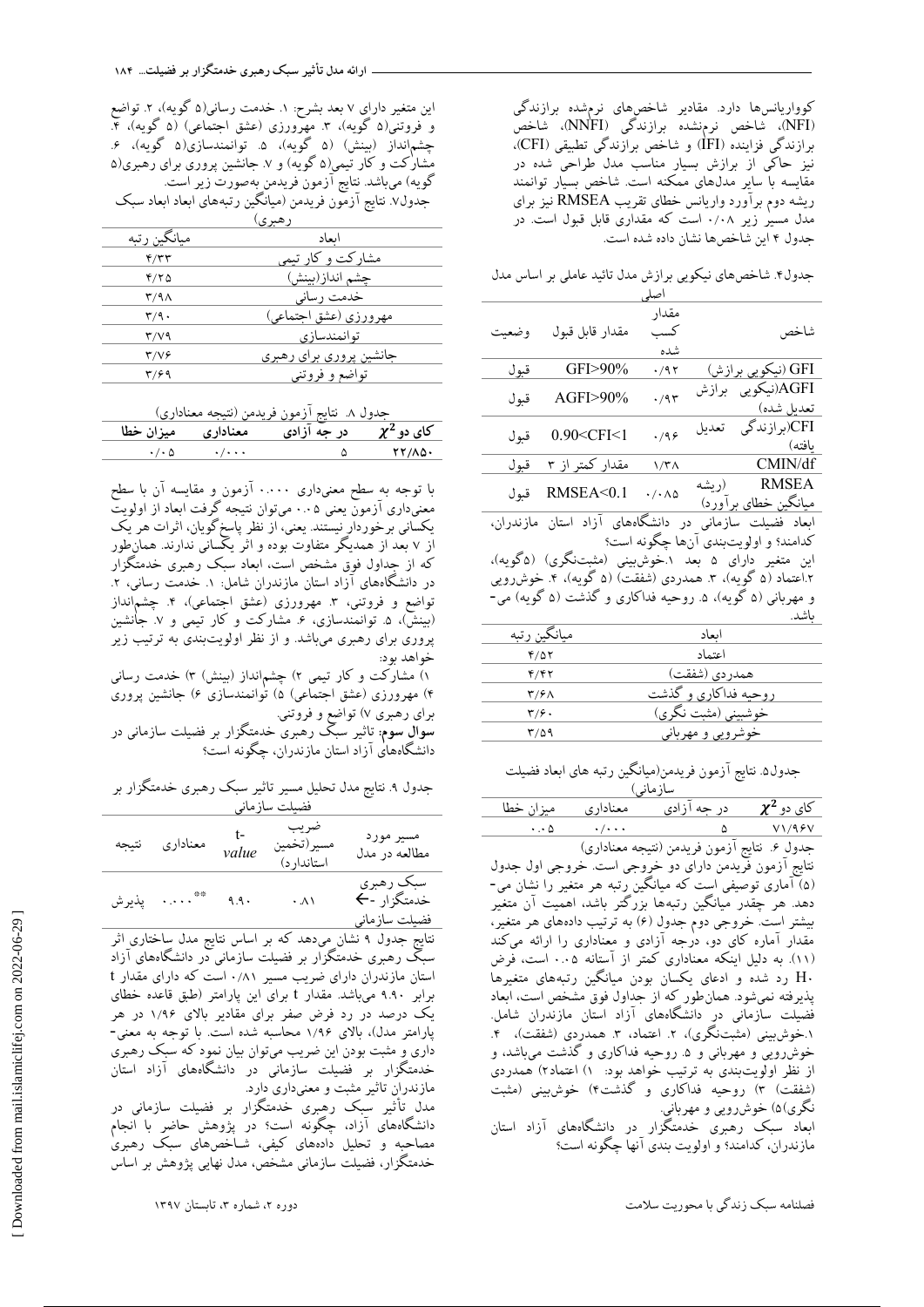

نمودار ۱: مدل تأثیر سبک رهبری خدمتگزار بر فضیلت سازمانی در دانشگاه های آزاد

# **بحث و نتیجهگیزی**

پـس از تجزیه تحلیل دادهها براساس تحلیل عاملی اکتشافی، و براساس مطالعات مبانی نظری و تحقیقــات صــورت گرفتــه در داخل و خارجِ کشور، ۵ بعد ۱ خوشبینی (مثبت نکری) (۵کویه)، ۲. اعتماد (۵ گُویه)، ۳. همدردی (شفقت) (۵ گُویه)، ۴. خُوشرویی و مهربانی (۵ گویه)، ۵ روحیه فداکاری و گذشت (۵ گویه) در دانشگاههای آزاد استان مازندران، مورد شناسایی قرار گرفت. این نتایج با یافتههای پژوهشی: جرایمیلوو (۱۲)؛ اییلدز (۱۳)، هماهنگ بوده و تایید شد.

پس از تجزیه تحلیل دادهها براساس تحلیل عاملی اکتشافی، و براساس مطالعات مبانی نظری و تحقیقات صورت گرفته در داخل و خارج کشور، ۷ بعد بشرح: ۱. خدمت رسانی(۵ گَویه)، ۲. تواضع و فروتنی (۵ گُویه)، ۳ مهرورزی (عشق اجتماعی) (۵ گُویه)، ۴. چشمانداز(بینش) (۵ گویه)، ۵ توانمندسازی(۵ گویه)، ۶ مشارکت و کار تیمی(۵ گویه) و ۷ جانشین پروری برای رهبری(۵ گویه) در دانشگاه های آزاد استان مازندران مورد شناسایی قرار گرفت. این نتايج با یافته های پژوهشي: مرزوقي (١١) داسون (۴)و حسن زاده (۲) هماهنگ بوده و تایید شد.

بر اساس نتایج مدل ساختاری سبک رهبری خدمتگزار بر فضیلت سازمانی در دانشگاه های آزاد استان مازندران تاثیر مثبت و معنی-

داری دارد. یافته های حاصل در مقایسه با یافتههای پژوهشی حسین نیا (۱۴) نتایج یکسانی داشته است.

در نهایت پس از شناسایی ابعاد سبک رهبری خدمتگزار، فضیلت سازمانی و بالندگی سازمانی، در نهایت، مدل نهایی در این پژوهش با انجام مصاحبِه و تحلیل دادههای کیفی، شاخصهای تاثیر سبک رهبری خدمتگزار، فضیلت سازمانی بر بالندگی سازمانی مشخص، و برای انجام مدل نهایی پژوهش بر اساس رویکرد دو مرحلهای برای مناسب بودن بارهای عاملی بهره گرفته شد و بعداز قابل قبول بودن آنها نسبت ً به تدوین مدل نهایی اقدام شد. مدل نهایی به آزمون تأثیر سبک رهبری خدمتگزار بر فضیلت ازمانی و بالندگی سازمانی در دانشگاه های آزاد مازندران و آزمون نیکویی ًبرازش ساختار آن پرداخته است. بر این اساس مشخص شد که ۷۱ درصد بالندگی سازمانی در دانشگاههای آزاد مازندران به ابعادسبک رهبری خدمتگزار و فضیلت سازمانی وابسته است.

در پایان نتیجه میگیریم مدل پیشنهادی دارای پنج بخش اصلی است. چارچوب مفهومی مدل فلسفه، چشمانداز، مراحل اجرایی و نظام ارزشیابی بازخورد با طرح سوالاتی تحلیل و بررسی شد در بخش مبانی نظری، دو مولفه سبک رهبری خدمتگزار، فضیلت .<br>سازمانی، بکار رفته که از ادبیات و پیشینه پژوهش استخراج شده